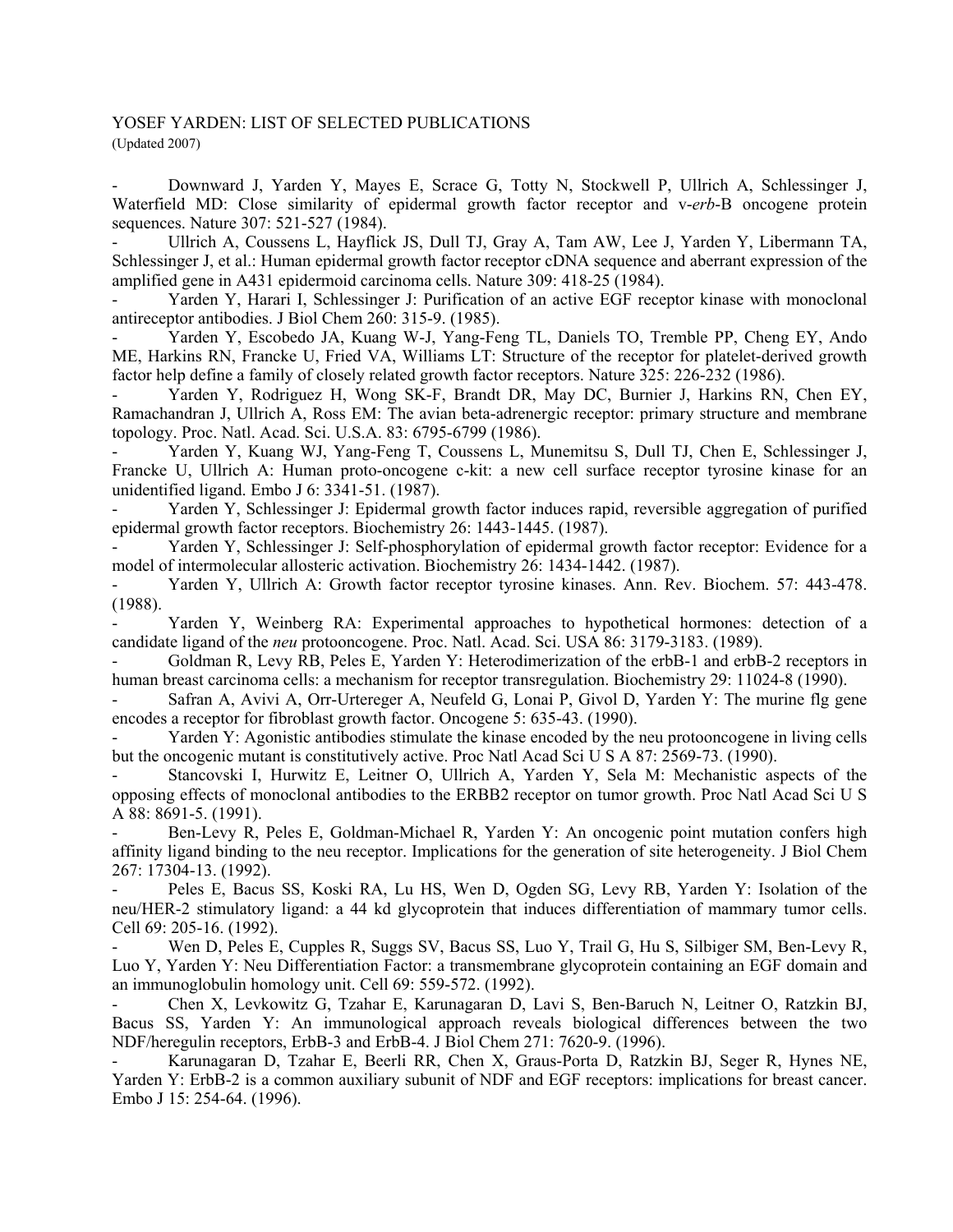- Levkowitz G, Klapper LN, Tzahar E, Freywald A, Sela M, Yarden Y: Coupling of the c-Cbl protooncogene product to ErbB-1/EGF-receptor but not to other ErbB proteins. Oncogene 12: 1117-25. (1996).

Pinkas-Kramarski R, Soussan L, Waterman H, Levkowitz G, Alroy I, Klapper L, Lavi S, Seger R, Ratzkin BJ, Sela M, Yarden Y: Diversification of Neu differentiation factor and epidermal growth factor signaling by combinatorial receptor interactions. Embo J 15: 2452-67. (1996).

- Tzahar E, Waterman H, Chen X, Levkowitz G, Karunagaran D, Lavi S, Ratzkin BJ, Yarden Y: A hierarchical network of interreceptor interactions determines signal transduction by Neu differentiation factor/neuregulin and epidermal growth factor. Mol Cell Biol 16: 5276-87. (1996).

- Alroy I, Yarden Y: The ErbB signaling network in embryogenesis and oncogenesis: signal diversification through combinatorial ligand-receptor interactions. FEBS Lett 410: 83-6. (1997).

Klapper LN, Vaisman N, Hurwitz E, Pinkas-Kramarski R, Yarden Y, Sela M: A subclass of tumorinhibitory monoclonal antibodies to ErbB-2/HER2 blocks crosstalk with growth factor receptors. Oncogene 14: 2099-109. (1997).

- Tzahar E, Pinkas-Kramarski R, Moyer JD, Klapper LN, Alroy I, Levkowitz G, Shelly M, Henis S, Eisenstein M, Ratzkin BJ, Sela M, Andrews GC, Yarden Y: Bivalence of EGF-like ligands drives the ErbB signaling network. Embo J 16: 4938-50. (1997).

- Levkowitz G, Waterman H, Zamir E, Kam Z, Oved S, Langdon WY, Beguinot L, Geiger B, Yarden Y: c-Cbl/Sli-1 regulates endocytic sorting and ubiquitination of the epidermal growth factor receptor. Genes Dev 12: 3663-74. (1998).

- Tzahar E, Moyer JD, Waterman H, Barbacci EG, Bao J, Levkowitz G, Shelly M, Strano S, Pinkas-Kramarski R, Pierce JH, Andrews GC, Yarden Y: Pathogenic poxviruses reveal viral strategies to exploit the ErbB signaling network. Embo J 17: 5948-63 (1998).

Waterman H, Sabanai I, Geiger B, Yarden Y: Alternative intracellular routing of ErbB receptors may determine signaling potency. J Biol Chem 273: 13819-27. (1998).

- Alroy I, Soussan L, Seger R, Yarden Y: Neu differentiation factor stimulates phosphorylation and activation of the Sp1 transcription factor. Mol Cell Biol 19: 1961-72. (1999).

- Harari D, Tzahar E, Romano J, Shelly M, Pierce JH, Andrews GC, Yarden Y: Neuregulin-4: a novel growth factor that acts through the ErbB-4 receptor tyrosine kinase. Oncogene 18: 2681-9. (1999).

Klapper LN, Glathe S, Vaisman N, Hynes NE, Andrews GC, Sela M, Yarden Y: The ErbB-2/HER2 oncoprotein of human carcinomas may function solely as a shared coreceptor for multiple stroma-derived growth factors. Proc Natl Acad Sci U S A 96: 4995-5000. (1999)

- Levkowitz G, Waterman H, Ettenberg SA, Katz M, Tsygankov AY, Alroy I, Lavi S, Iwai K, Reiss Y, Ciechanover A, Lipkowitz S, Yarden Y: Ubiquitin ligase activity and tyrosine phosphorylation underlie suppression of growth factor signaling by c-Cbl/Sli-1. Mol Cell 4: 1029-40 (1999).

Waterman H, Alroy I, Strano S, Seger R, Yarden Y: The C-terminus of the kinase-defective neuregulin receptor ErbB-3 confers mitogenic superiority and dictates endocytic routing. Embo J 18: 3348- 58. (1999).

Waterman H, Levkowitz G, Alroy I, Yarden Y: The RING finger of c-Cbl mediates desensitization of the epidermal growth factor receptor. J Biol Chem 274: 22151-4. (1999).

Harari D, Yarden Y: Molecular mechanisms underlying ErbB2/HER2 action in breast cancer. Oncogene 19: 6102-14. (2000).

Klapper LN, Kirschbaum MH, Sela M, Yarden Y: Biochemical and clinical implications of the ErbB/HER signaling network of growth factor receptors. Adv Cancer Res 77: 25-79. (2000).

- Klapper LN, Waterman H, Sela M, Yarden Y: Tumor-inhibitory antibodies to HER-2/ErbB-2 may act by recruiting c-Cbl and enhancing ubiquitination of HER-2. Cancer Res 60: 3384-8 (2000).

Yarden Y, Sliwkowski MX: Untangling the ErbB signalling network. Nat Rev Mol Cell Biol 2: 127-37. (2001).

- Citri A, Alroy I, Lavi S, Rubin C, Xu W, Grammatikakis N, Patterson C, Neckers L, Fry DW, Yarden Y: Drug-induced ubiquitylation and degradation of ErbB receptor tyrosine kinases: implications for cancer therapy. Embo J 21: 2407-17 (2002).

Katz M, Shtiegman K, Tal-Or P, Yakir L, Mosesson Y, Harari D, Machluf Y, Asao H, Jovin T, Sugamura K, Yarden Y: Ligand-independent degradation of epidermal growth factor receptor involves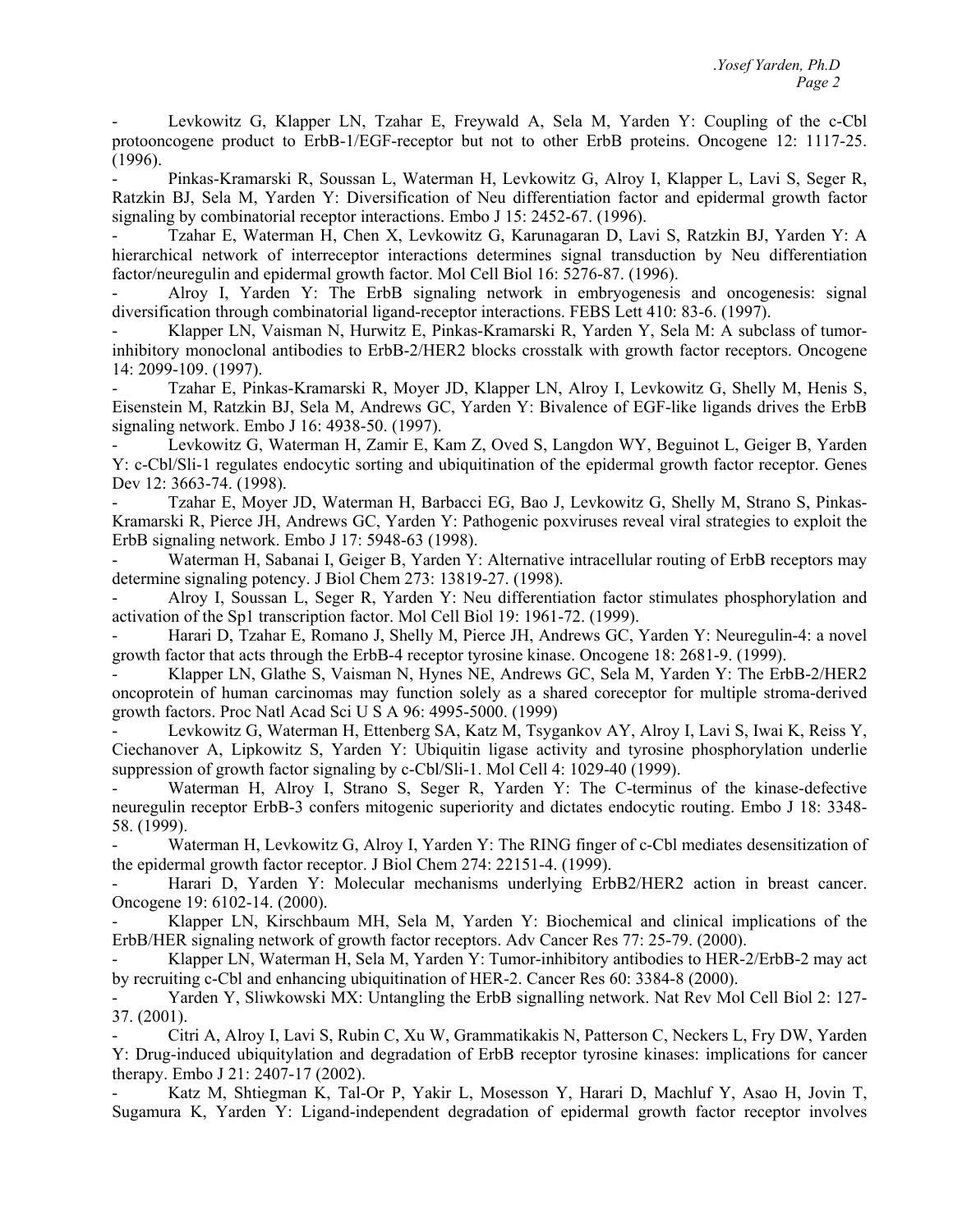receptor ubiquitylation and Hgs, an adaptor whose ubiquitin-interacting motif targets ubiquitylation by Nedd4. Traffic 3: 740-51. (2002).

- Oved S, Yarden Y: Signal transduction: molecular ticket to enter cells. Nature 416: 133-6. (2002).

Waterman H, Katz M, Rubin C, Shtiegman K, Lavi S, Elson A, Jovin T, Yarden Y: A mutant EGFreceptor defective in ubiquitylation and endocytosis unveils a role for Grb2 in negative signaling. Embo J 21: 303-13. (2002).

- Citri A, Skaria KB, Yarden Y: The deaf and the dumb: the biology of ErbB-2 and ErbB-3. Exp Cell Res 284: 54-65. (2003).

- Shelly M, Mosesson Y, Citri A, Lavi S, Zwang Y, Melamed-Book N, Aroeti B, Yarden Y: Polar expression of ErbB-2/HER2 in epithelia. Bimodal regulation by Lin-7. Dev Cell 5: 475-86. (2003).

- Amit I, Yakir L, Katz M, Zwang Y, Marmor MD, Citri A, Shtiegman K, Alroy I, Tuvia S, Reiss Y, Roubini E, Cohen M, Wides R, Bacharach E, Schubert U, Yarden Y: Tal, a Tsg101-specific E3 ubiquitin ligase, regulates receptor endocytosis and retrovirus budding. Genes Dev 18: 1737-52. (2004).

Ben-Baruch N, Yarden Y: ErbB/HER family of growth factor receptors. In: DeVita VY, Hellman S, Rosenberg SA (eds) Progree in Oncology. Jones and Bartlet, New Haven. (2004).

- Citri A, Gan J, Mosesson Y, Vereb G, Szollosi J, Yarden Y: Hsp90 restrains ErbB-2/HER2 signalling by limiting heterodimer formation. EMBO Rep 5: 1165-70. (2004).

- Citri A, Kochupurakkal BS, Yarden Y: The achilles heel of ErbB-2/HER2: regulation by the Hsp90 chaperone machine and potential for pharmacological intervention. Cell Cycle 3: 51-60. (2004).

- Gur G, Rubin C, Katz M, Amit I, Citri A, Nilsson J, Amariglio N, Henriksson R, Rechavi G, Hedman H, Wides R, Yarden Y: LRIG1 restricts growth factor signaling by enhancing receptor ubiquitylation and degradation. Embo J 23: 3270-81. (2004).

- Gur G, Yarden Y: Enlightened receptor dynamics. Nature Biotech. 22: 169-170. (2004).

Marmor MD, Yarden Y: Role of protein ubiquitylation in regulating endocytosis of receptor tyrosine kinases. Oncogene 23: 2057-70. (2004).

Yarden Y, Baselga J, Miles D: Molecular approach to breast cancer treatment. Semin Oncol 31: 6-13. (2004).

- Friedman LM, Rinon A, Schechter B, Lyass L, Lavi S, Bacus SS, Sela M, Yarden Y: Synergistic down-regulation of receptor tyrosine kinases by combinations of mAbs: implications for cancer immunotherapy. Proc Natl Acad Sci U S A 102: 1915-20. (2005).

- Citri A, Harari D, Shochat G, Ramakrishnan P, Gan J, Lavi S, Eisenstein M, Kimchi A, Wallach D, Pietrokovski S, and Yarden Y. Hsp90 recognizes a common motif on the surface of client kinases. J Biol Chem 281: 14361-14369. (2006).

- Citri A, and Yarden Y. EGF-ERBB signalling: towards the systems level. Nat Rev Mol Cell Biol 7: 505-516. (2006).

- Oved S, Mosesson Y, Zwang Y, Santonico E, Shtiegman K, Marmor MD, Kochupurakkal B. S, Katz M, Lavi S, Cesareni G, and Yarden Y. Conjugation to Nedd8 instigates ubiquitylation and down-regulation of activated receptor tyrosine kinases. J Biol Chem 281: 21640–21651. (2006).

Zwang Y, and Yarden Y. p38 MAP kinase mediates stress-induced internalization of EGFR: implications for cancer chemotherapy. EMBO J. 25: 4195-206. (2006).

- Amit, I, Citri, A, Shay, T, Lu, Y, Katz, M, Zhang, F, Tarcic, G, Siwak, D, Lahad, J, Jacob-Hirsch, J, Amariglio, N, Vaisman, N, Segal, E, Rechavi, G, Alon, U, Mills, GB, Domany, E, and Yarden, Y. A module of negative feedback regulators defines growth factor signaling. Nature Genetics **39:** 503-512. (2007)

Bublil, EM and Yarden, Y. The EGF receptor family: spearheading a merger of signaling and therapeutics. *Curr Opin Cell Biol*. 19:124-34. (2007)

Katz M, Amit I and Yarden Y. Regulation of MAPKs by growth factors and receptor tyrosine kinases. *Biochim Biophys Acta*. (Epub ahead of print) (2007)

Ben-Kasus, T., Schecter, B., Sela, M. and Yarden, Y. Cancer Therapeuticvs come of age: Targeting miniimal residual disease. *Molecular Oncology* **1:** 42-54. (2007)

- Shtiegman K, Kochupurakkal BS, Zwang Y, Pines G, Starr A, Vexler A, Citri A, Katz M, Lavi S, Ben-Basat Y, Benjamin S, Corso S, Gan J, Yosef RB, Giordano S, Yarden Y. Defective ubiquitinylation of EGFR mutants of lung cancer confers prolonged signaling. *Oncogene* (in press). (2007).